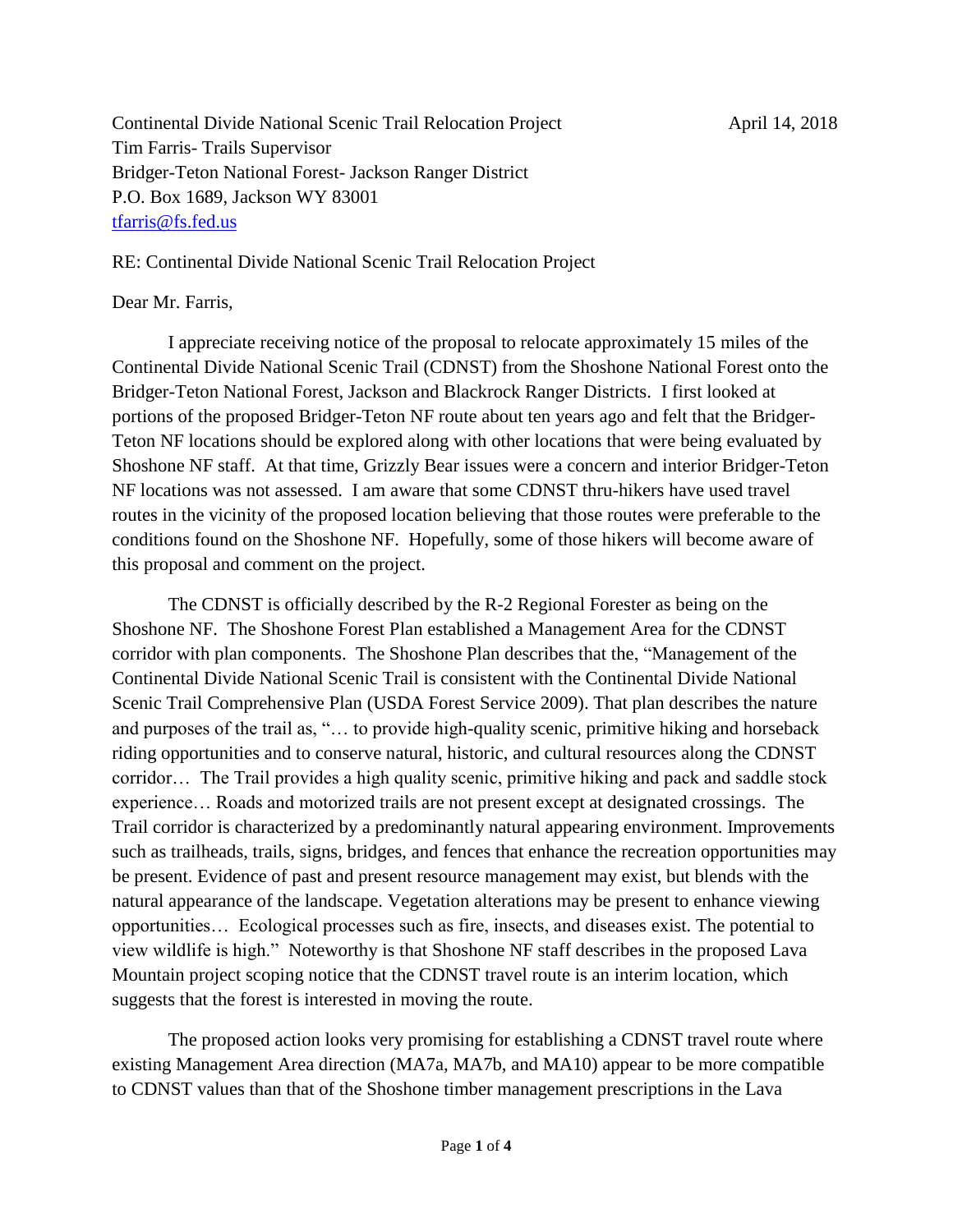Mountain area. However, the Bridger-Teton NF proposed action should describe that a sitespecific Forest Plan amendment may be adopted to address establishing of a CDNST Management Area for the proposed segment of the CDNST. Recommended plan components, and other related planning information, are identified in the attached CDNST Planning Handbook. A collaborative effort with the Shoshone NF, and coordinated with the R2 and R4 Regional Foresters, could also amend the Shoshone NF Forest Plan to remove the CDNST MA from the Lava Mountain area of the Shoshone National Forest, while locating a CDNST MA from the junction of Highway 26/287 on Togwotee Pass to Brooks Lake.

The FR Notice of final amendments to the CDNST Comprehensive Plan and final directives [FSM 2353.4] states, "The final amendments to the CDNST Comprehensive Plan and corresponding directives will provide guidance to agency officials implementing the National Trails System Act. The final amendments are consistent with the nature and purposes of the CDNST identified in the 1976 CDNST Study Report and 1977 CDNST Final Environmental Impact Statement adopted by the Forest Service in 1981 (40 FR 150). The final amendments and directives will be applied through land management planning and project decisions following requisite environmental analysis" (Federal Register, October 5, 2009 (74 FR 51116)).

The scoping notice describes that, "[i]f it is found that there are no extraordinary circumstances related to this decision that may result in a significant individual or cumulative environmental effects, it is expected that this project would be authorized by the use of a Categorical Exclusion, which excludes the decision from documentation in an environmental impact statement or environmental assessment. Extraordinary circumstances are those instances that could result in significant environmental effect to one or more of the following resource conditions, as described in 36 CFR 220.6(b)(1)." The proposal is more about the planning, protection, and management of a National Scenic Trail (a congressionally designated area) than the engineering task of constructing a travel route, so the use of a trail construction CE category for the decision would be inappropriate. In addition, amendments to existing Forest Plans would not be accommodated by this CE category. I recommend that an Environmental Assessment be prepared for the project to address Forest Plan amendments and alternative locations as presented in the Appendix. Possibly, not all of the identified locations would need to be developed in detail in the assessment process.

The project is described as to be implemented this summer. There is new widespread use of CEs for projects such as this to accelerate the implementation of proposed actions. However, I would note that the value of NEPA processes are important to making sound decisions. NEPA is designed to promote consideration of potential effects on the human environment (40 CFR 1508.14) that would result from proposed Federal agency actions, and to provide the public and decision makers with useful information regarding reasonable alternatives (40 CFR 1508.25(b)) and mitigation measures to improve the environmental outcomes of Federal agency actions. NEPA ensures that the environmental effects of proposed actions are taken into account before decisions are made and informs the public of significant environmental effects of proposed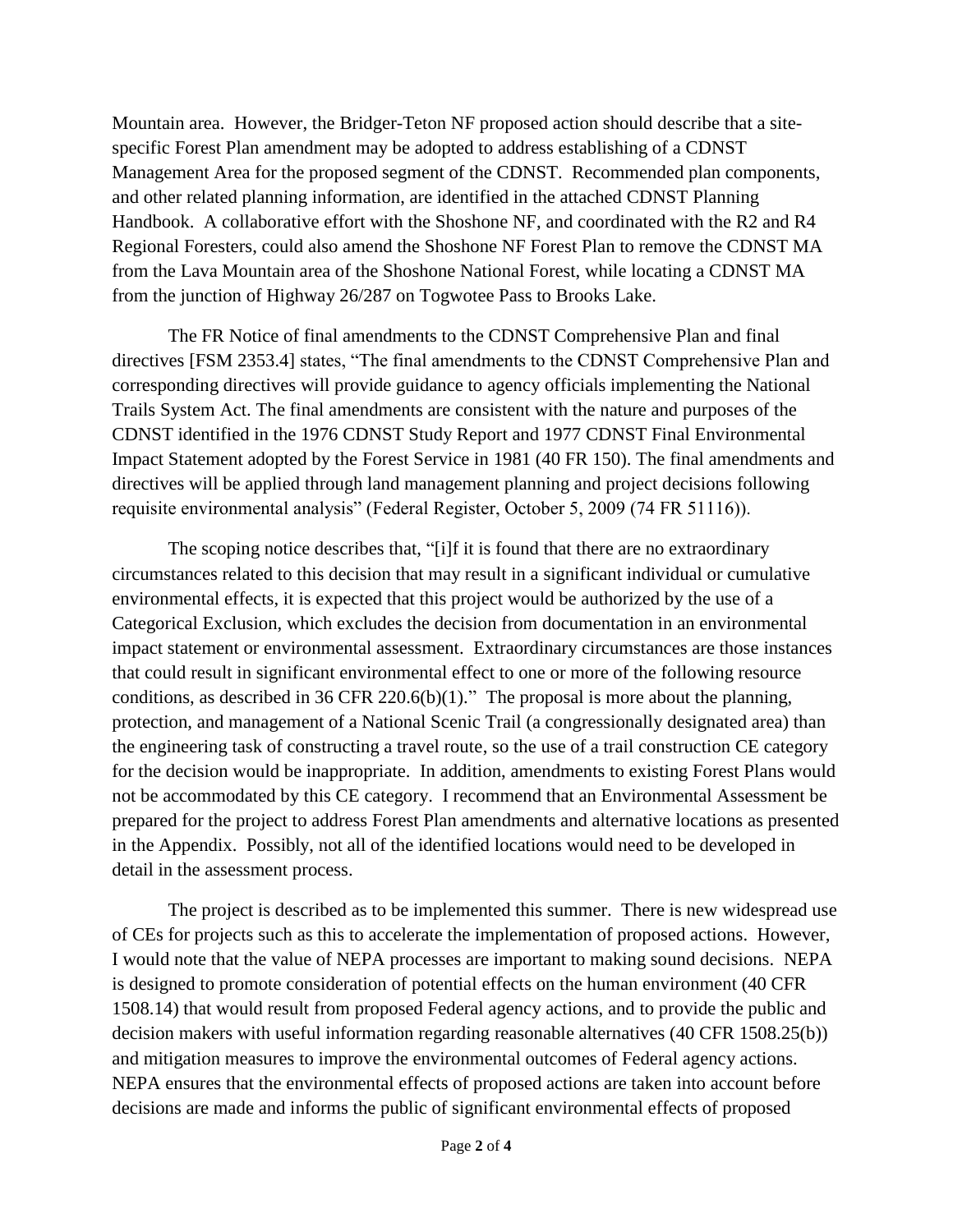Federal agency actions, promoting transparency and accountability concerning Federal actions that may significantly affect the quality of the human environment. NEPA reviews should identify measures to avoid, minimize, or mitigate adverse effects of Federal agency actions.

Another approach to moving this project forward quickly, without necessarily amending Forest Plans and conducting more in-depth NEPA processes, is to propose an action to designated an official CDNST Connecting and Side Trail (16 U.S.C. 1245). FSM 2353.32 states, "[e]stablish connecting and side trails where appropriate. Connecting and side trails complement National Recreation, National Scenic, and National Historic Trails by providing additional public access or additional recreational opportunities. Manage connecting and side trails in accordance with the direction for the trails they complement." Possibility this would be better fit for the use of a CE than that of modifying the location the official CDNST management corridor and travel route. The R4 Regional Forester has the authority to establish a Connecting and Side Trail (FSM 2353.04g).

Thank you for considering these comment. I truly appreciate the Bridger-Teton NF interest in completing the CDNST travel route through this section of Wyoming. If you have any questions, please contact me at [NSTrail@comcast.net.](mailto:NSTrail@comcast.net)

Greg Warren P.O. Box 2322 Frisco, CO 80443

cc: Tod Stiles, Mike LaFrentz, Rob Robertson, and Brenda Yankoviak

Attachment – CDNST Planning Handbook